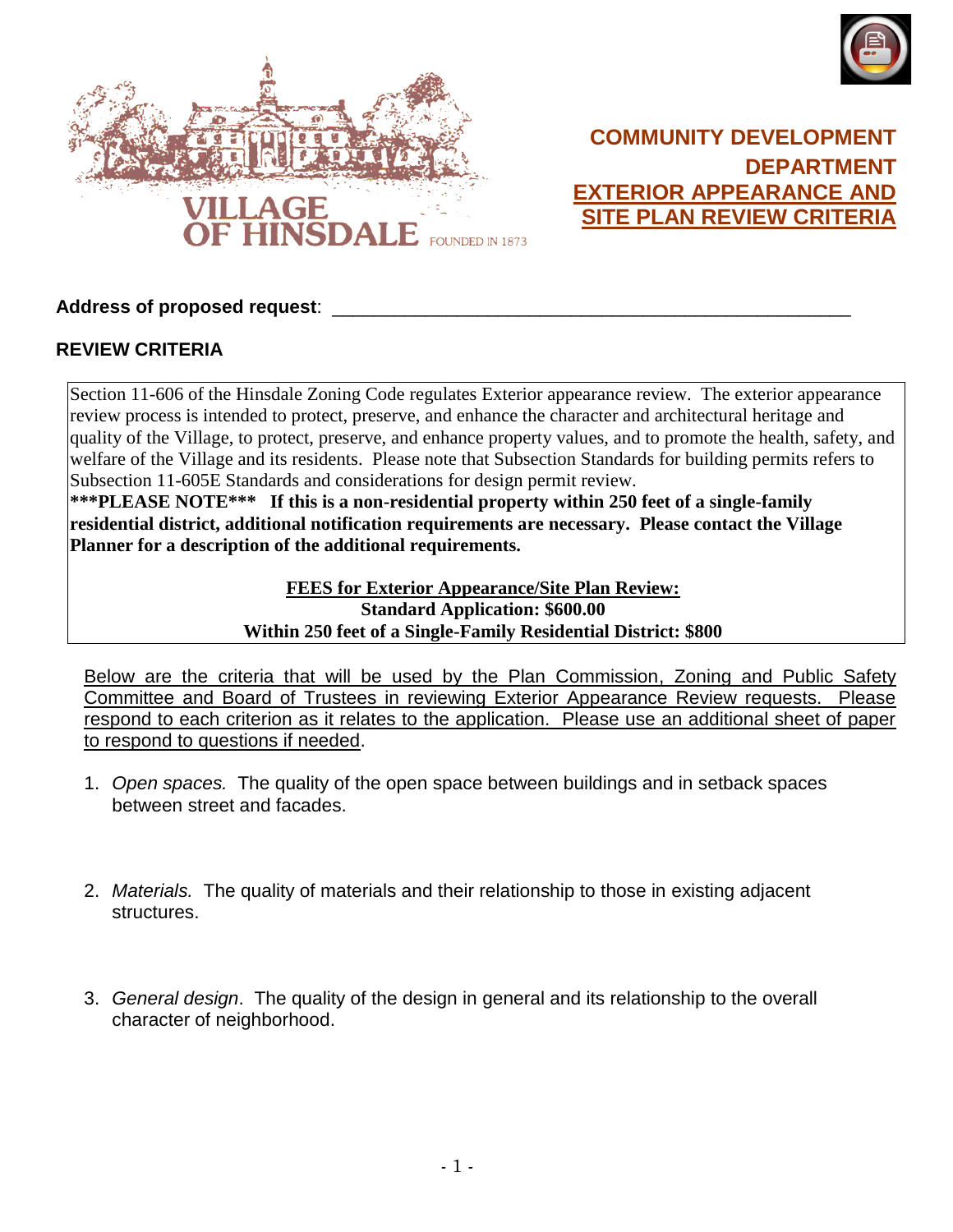- 4. *General site development*. The quality of the site development in terms of landscaping, recreation, pedestrian access, auto access, parking, servicing of the property, and impact on vehicular traffic patterns and conditions on-site and in the vicinity of the site, and the retention of trees and shrubs to the maximum extent possible.
- 5. *Height*. The height of the proposed buildings and structures shall be visually compatible with adjacent buildings.
- 6. *Proportion of front façade*. The relationship of the width to the height of the front elevation shall be visually compatible with buildings, public ways, and places to which it is visually related.
- 7. *Proportion of openings.* The relationship of the width to the height of windows shall be visually compatible with buildings, public ways, and places to which the building is visually related.
- 8. *Rhythm of solids to voids in front facades.* The relationship of solids to voids in the front façade of a building shall be visually compatible with buildings, public ways, and places to which it is visually related.
- 9. *Rhythm of spacing and buildings on streets.* The relationship of a building or structure to the open space between it and adjoining buildings or structures shall be visually compatible with the buildings, public ways, and places to which it is visually related.
- 10.*Rhythm of entrance porch and other projections*. The relationship of entrances and other projections to sidewalks shall be visually compatible with the buildings, public ways, and places to which it is visually related.
- 11.*Relationship of materials and texture*. The relationship of the materials and texture of the façade shall be visually compatible with the predominant materials to be used in the buildings and structures to which it is visually related.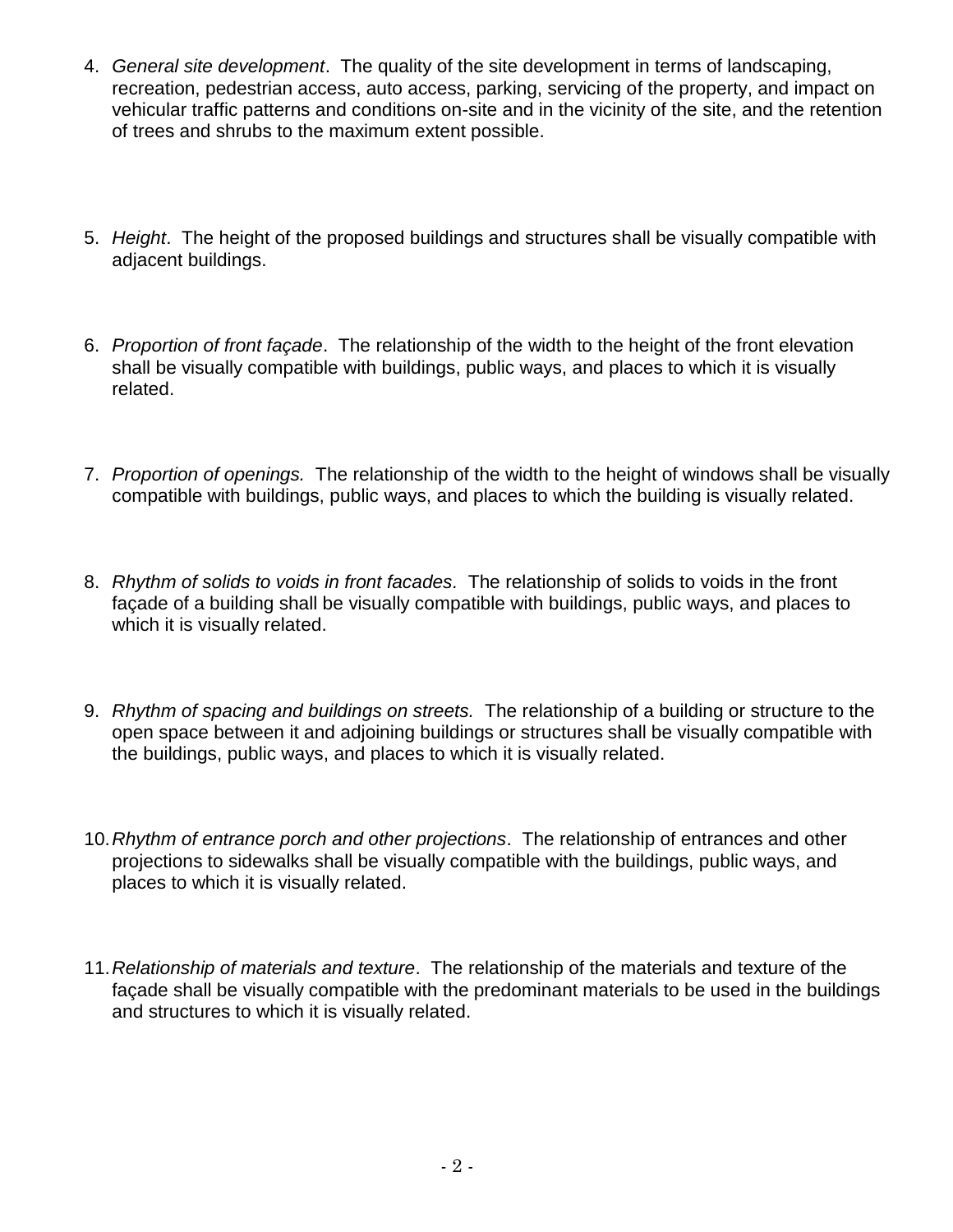- 12.*Roof shapes*. The roof shape of a building shall be visually compatible with the buildings to which it is visually related.
- 13.*Walls of continuity*. Building facades and appurtenances such as walls, fences, and landscape masses shall, when it is a characteristic of the area, form cohesive walls of enclosure along a street to ensure visual compatibility with the buildings, public ways, and places to which such elements are visually related.
- 14.*Scale of building*. The size and mass of buildings and structures in relation to open spaces, windows, door openings, porches, and balconies shall be visually compatible with the buildings, public ways, and places to which they are visually related.
- 15.*Directional expression of front elevation*. The buildings shall be visually compatible with the buildings, public ways, and places to which it is visually related in its directional character, whether this be vertical character, horizontal character, or nondirectional character.
- 16. *Special consideration for existing buildings*. For existing buildings, the Plan Commission and the Board of Trustees shall consider the availability of materials, technology, and craftsmanship to duplicate existing styles, patterns, textures, and overall detailing.

## **REVIEW CRITERIA – Site Plan Review**

Below are the criteria that will be used by the Plan Commission and Board of Trustees in determining is the application does not meet the requirements for Site Plan Approval. Briefly describe how this application will not do the below criteria. Please respond to each criterion as it relates to the application. Please use an additional sheet of paper to respond to questions if needed.

Section 11-604 of the Hinsdale Zoning Code regulates Site Plan Review. The site plan review process recognizes that even those uses and developments that have been determined to be generally suitable for location in a particular district are capable of adversely affecting the purposes for which this code was enacted unless careful consideration is given to critical design elements.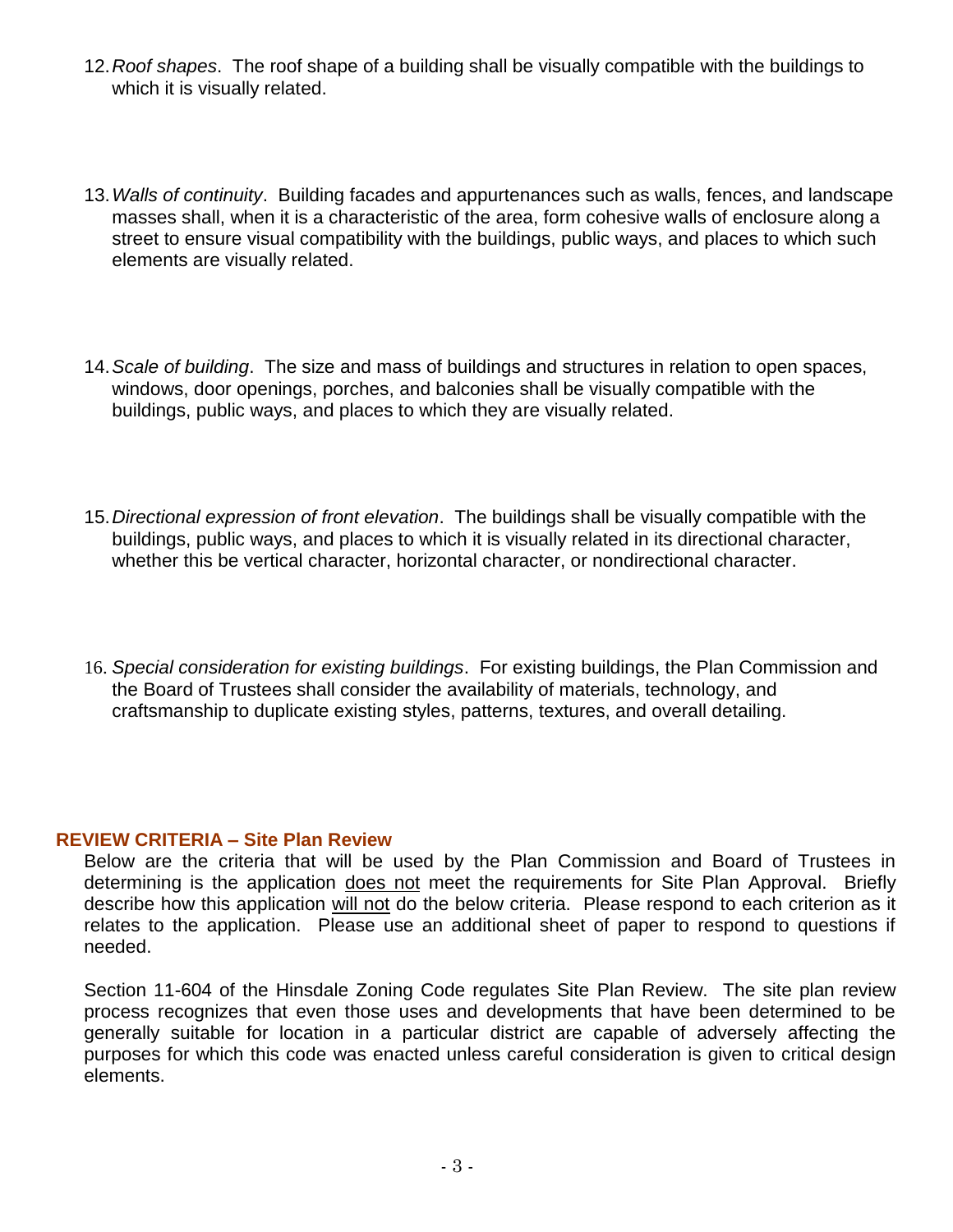- 1. The site plan fails to adequately meet specified standards required by the Zoning Code with respect to the proposed use or development, including special use standards where applicable.
- 2. The proposed site plan interferes with easements and rights-of-way.
- 3. The proposed site plan unreasonably destroys, damages, detrimentally modifies, or interferes with the enjoyment of significant natural, topographical, or physical features of the site.
- 4. The proposed site plan is unreasonably injurious or detrimental to the use and enjoyment of surrounding property.
- 5. The proposed site plan creates undue traffic congestion or hazards in the public streets, or the circulation elements of the proposed site plan unreasonably creates hazards to safety on or off site or disjointed, inefficient pedestrian or vehicular circulation paths on or off the site.
- 6. The screening of the site does not provide adequate shielding from or for nearby uses.
- 7. The proposed structures or landscaping are unreasonably lacking amenity in relation to, or are incompatible with, nearby structures and uses.
- 8. In the case of site plans submitted in connection with an application for a special use permit, the proposed site plan makes inadequate provision for the creation or preservation of open space or for its continued maintenance.
- 9. The proposed site plan creates unreasonable drainage or erosion problems or fails to fully and satisfactorily integrate the site into the overall existing and planned ordinance system serving the community.